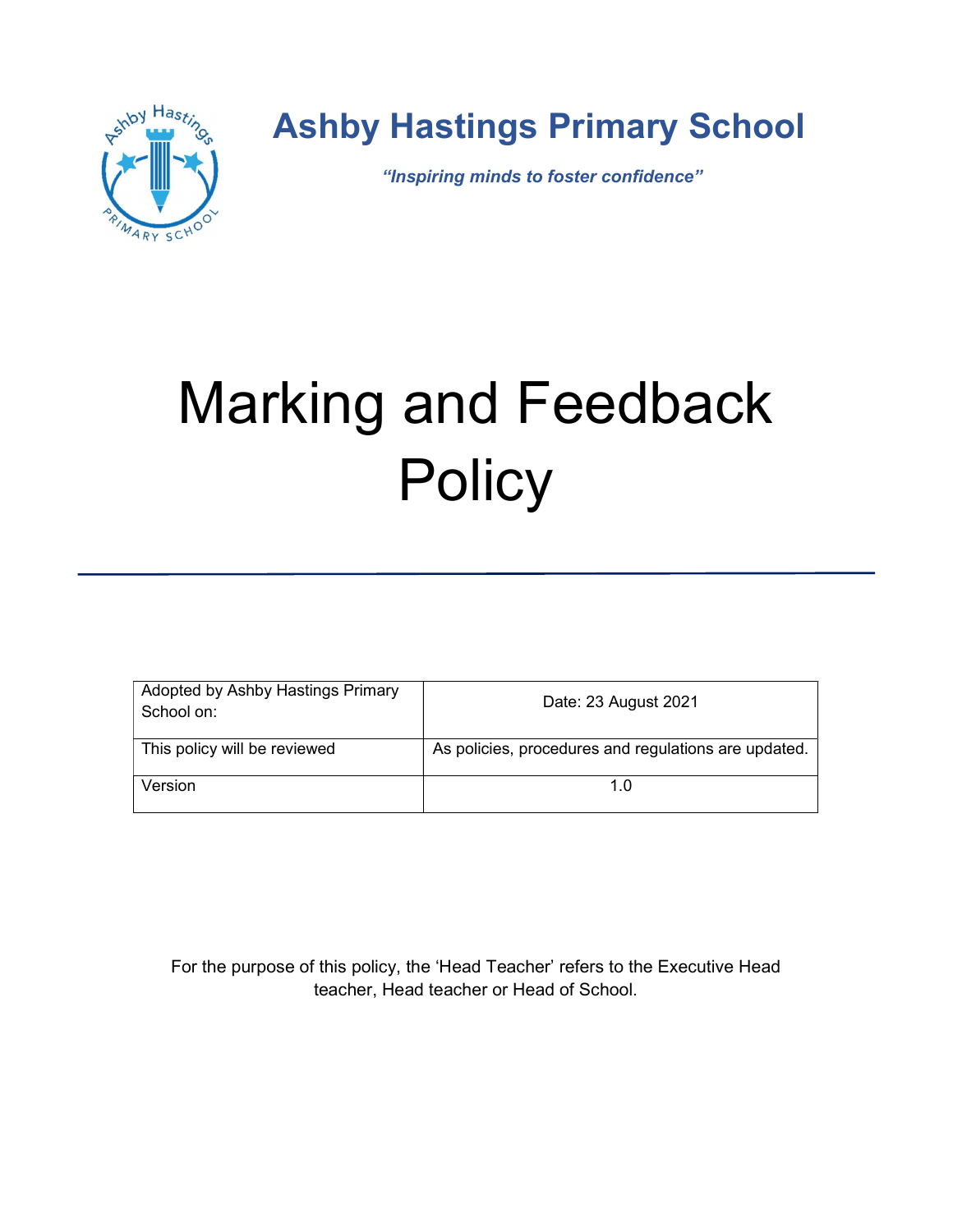## Marking and Feedback

The purpose of marking and feedback:

- To assess understanding
- To inform future learning / teacher's planning
- It offers an opportunity to have a regular written or spoken dialogue with the children
- Teachers and children are clear about the learning objectives and criteria for success
- The teacher can provide constructive suggestions about ways in which the child may improve his/her work.
- Teachers and children can be clear about "next steps"
- Teachers and children can monitor progress towards targets

#### At Ashby Hastings Primary School

- Where possible, marking will take place with the child, giving verbal feedback at the moment of learning.
- Feedback will be provided to children on all pieces of work, be it verbally or written. Teachers will be selective about which specific aspects they choose to comment upon. We do not correct all mistakes within a child's piece of work.
- We will use a pink pen to mark work.
- During each lesson, the teacher will ensure the children understand what the learning objectives and outcomes are and that this will be the criteria by which the children's work will be marked. The title of the work will reflect the objective and, thus the criteria for marking.
- We recognise the importance of self-assessment, so, in these subjects, as children complete their work they will indicate using a system such as by putting a red, orange or green dot, by the title whether they believe they have achieved, partially achieved or not achieved the objective. The teacher will then tick or comment to say the child has achieved the target or not.
- Teachers endeavour to give quality feedback about work completed by the children, addressing misconceptions; either individually or in groups, as they occur. This will inform future learning and lesson planning for next lessons.
- Questions may be used to initiate a response from the pupil. The pupil will then respond to the question using a green pen. This pen may also be used by the child to edit their work. In Y2, pupils respond in pencil and the teacher then responds in green pen.
- Each child will have quality feedback about their work, shared with them each week. This will include next steps to aid their progression in learning.
- Sometimes children will mark their own work or each other's under the supervision of the teacher or Learning Support Assistant.